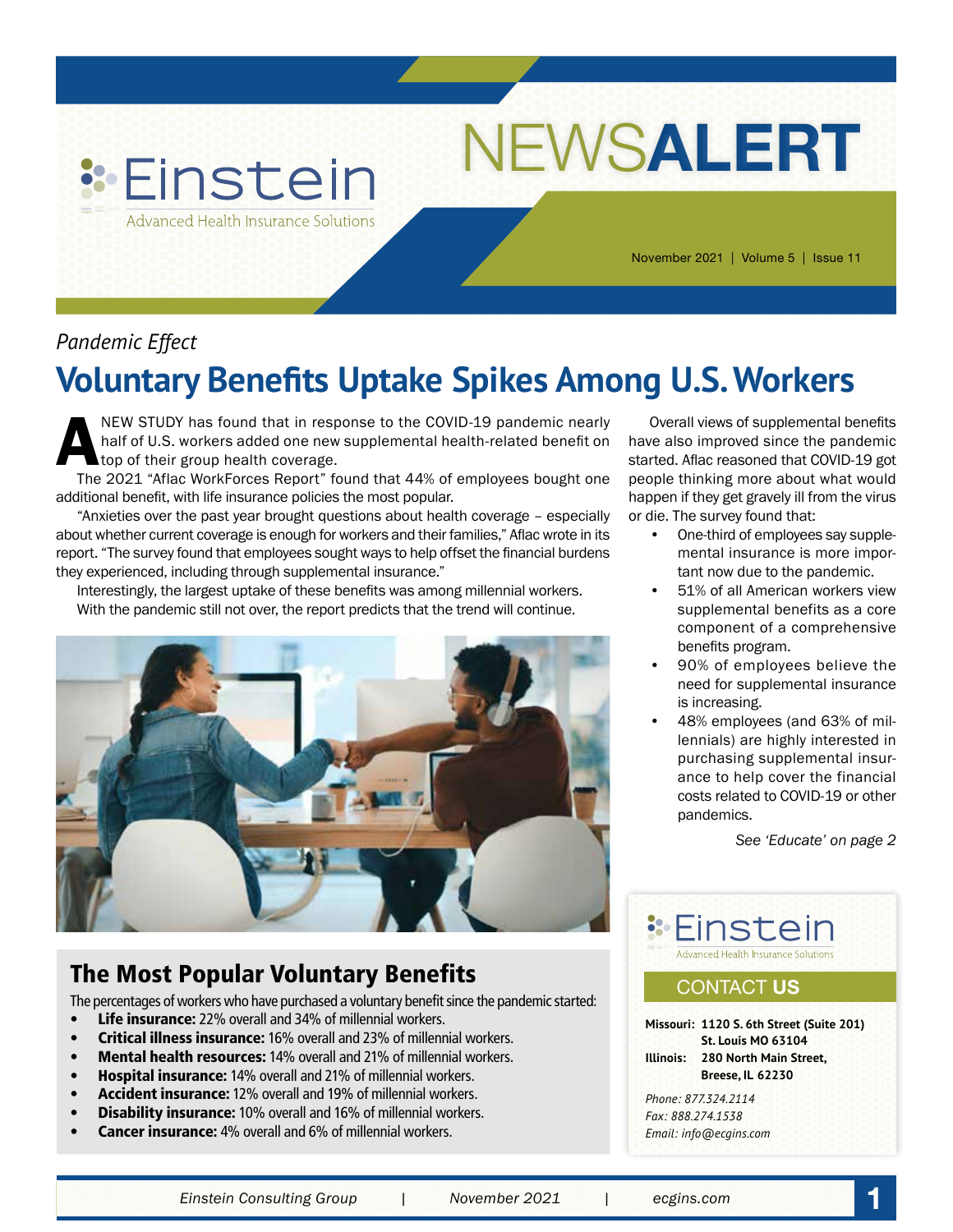## *Medical Expenses*

# **COVID-19 Home Test Kits Reimbursable under FSAs, HSAs**

NDER NEW guidance issued by the IRS, at-home COVID-19 testing kits will be considered a reimbursable medical expense under the three main health care savings vehicles offered to employees.

This new guidance adds to the list of personal COVID-19 related expenses for which employees can seek reimbursement under:

- Health savings accounts,
- Health reimbursement arrangements, and
- Flexible spending accounts.

This is good news as these home tests become more common during this stretch of the pandemic.

The IRS earlier announced that personal protective equipment for use in preventing infection and spread of COVID-19 is also reimbursable by HSAs, FSAs and HRAs. That includes:

- Masks,
- Sanitary wipes, and
- Hand sanitizers.

#### What to do

If you offer one of the above savings vehicles, you may need to amend your group health plan's language, unless the plan is drafted to reimburse all IRS-permitted expenses. In that case, you can leave it as is.

If, however, the plan lists all permitted expenses, you'll need to amend it. If you plan to set the effective date for 2021, say Sept. 15, you should make the amendment no later than Dec. 31, 2021 for it to be effective.

Regardless of whether you have to change the plan or not, you should notify all participating staff of the change so they can take advantage of their plan if they need to.  $\clubsuit$ 

*Continued from page 1*

## *Educate Your Staff About the Value of Supplemental Benefits*

#### The takeaway

In light of these findings, it's more important than ever that employers offer more than group health coverage and provide their workers with a slate of voluntary benefit offerings, many of which do not cost the employer much extra.

In fact, the study found that 70% of employers believe supplemental insurance helps them recruit employees and 75% say it helps with retention.

But keep in mind that may employees believe they already have enough coverage to meet their needs. Educate them about the

health-related expenses that group health insurance doesn't cover, such as death benefits and long-term care.

One way you can put together a slate of offerings that your workforce needs and is interested in, is to conduct a study of your staff to see which options they would most prefer.

And finally: Introduce your benefits consultant (in person or virtually) prior to or at the start of open enrollment.

That way, employees become familiar with them and can be more comfortable asking questions about the various coverages they can choose from.  $\mathbf{\hat{*}}$ 

Einstein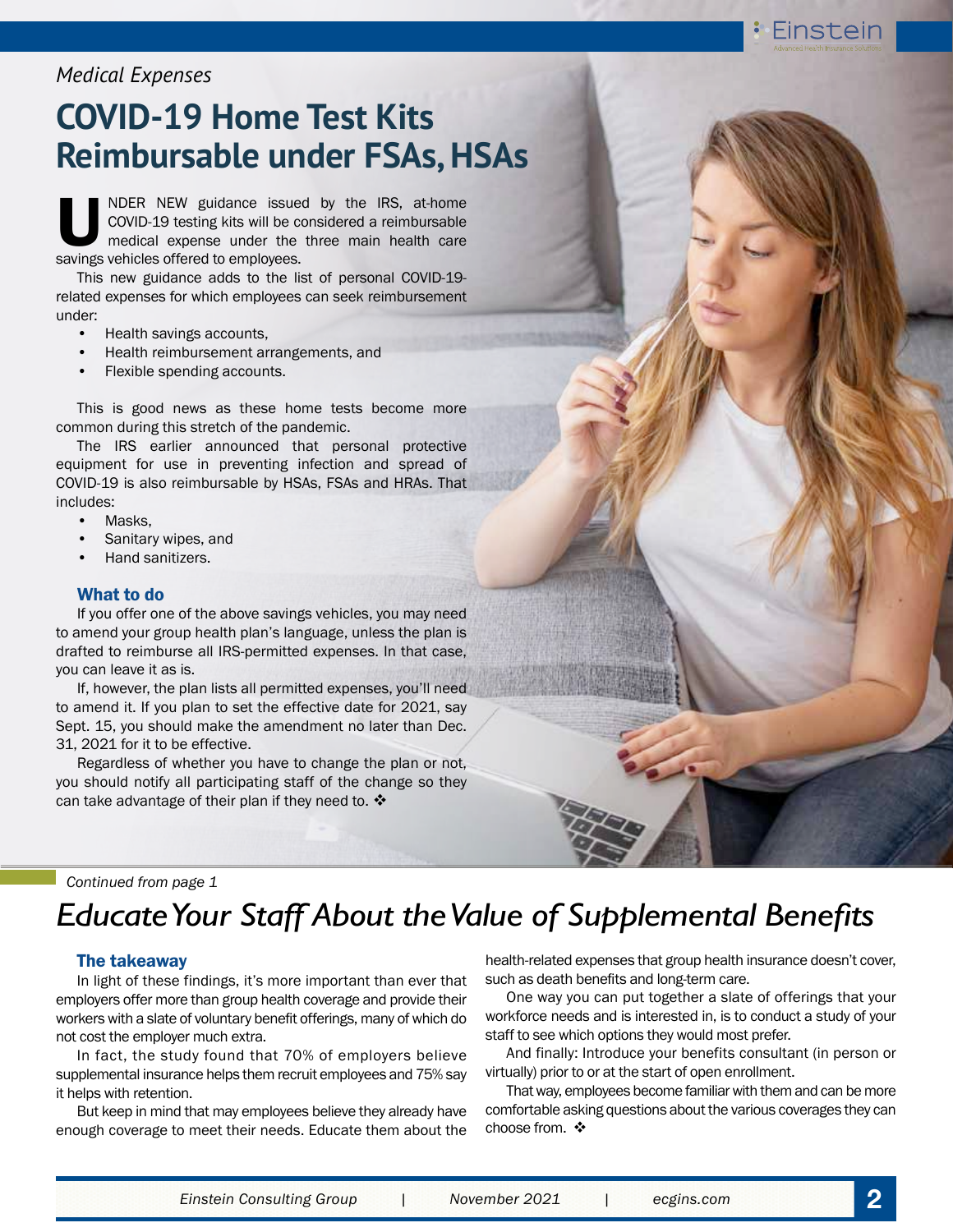

## *Compliance Reminder*

# **Large Employers Must File ACA Forms, Not the Insurers**

NE MISTAKE more and more employers are making is failing to file required Affordable Care Act tax-related forms with the IRS.

If you are what's considered an "applicable large employer" (ALE) under the ACA, you are required to file with the IRS forms 1094 and 1095, often separately and before your annual tax returns are due.

Under the ACA, employers with 50 or more full-time and "fulltime equivalent" workers are considered an ALE and are required to provide affordable health insurance to their staff that also covers 10 essential benefits as prescribed by the law. This is what's known as "the employer mandate."

Filing these documents is not the responsibility of your health insurer as it's you that's arranging the employer-sponsored health insurance for your staff. Be aware that you can face penalties if you:

- Don't file the forms in a timely manner,
- Make mistakes when filing the forms, or
- Fail to file the forms altogether.

The IRS requires these forms to ensure that ALEs are providing health coverage to their employees and that the employer is complying with the employer mandate portion of the ACA.

#### The forms

Form 1095-C - This is basically the W-2 reporting form for health insurance. It tells the IRS which employers are providing coverage and which employees are covered through their employers.

Form 1094-C - This form provides information about health insurance coverage the employer provides.

### THE DEADLINES

- **Jan. 31, 2022** The deadline for furnishing individual statements (Form 1094-C) for 2021.
- Feb. 28, 2022 The deadline for filing paper returns of Forms 1094-C and 1095-C.
- March 31, 2022 The deadline for filing Forms 1094-C and 1095-C electronically.

#### **Penalties**

The general potential late/incorrect ACA reporting penalties are \$280 for the late/incorrect Forms 1095-C furnished to employees, and \$280 for the late/incorrect Forms 1094-C and copies of the Forms 1095-C filed with the IRS.

That comes to a total potential general ACA reporting penalty of \$560 per employee when factoring in both of the above.

The maximum penalty for a calendar year will not exceed \$3,392,000 for late/incorrect furnishing or filing.  $\cdot$ 



Produced by Risk Media Solutions on behalf of Einstein Consulting Group. This newsletter is not intended to provide legal advice, but rather perspective on recent regulatory issues, trends and standards affecting health insurance, voluntary benefits, 401(k) plans and other employee benefits. Please consult your broker or legal counsel for further information on the topics covered herein. Copyright 2021 all rights reserved.

*Einstein Consulting Group | November 2021 | ecgins.com* **3**